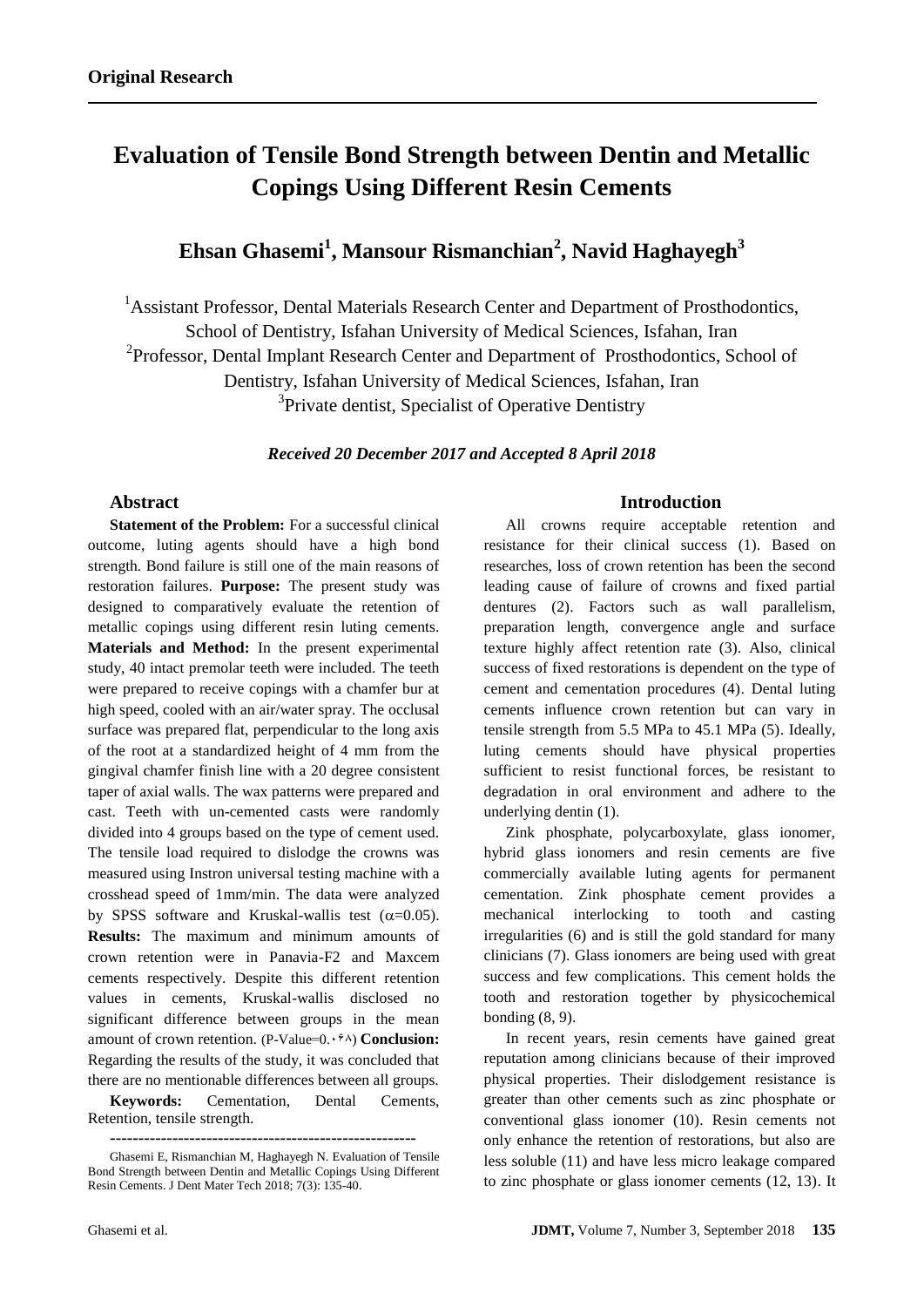was found in a study that many non-metallic and non-retentive restorations can only be cemented by resin cements (4). In another study, resin cements were used to attach crowns to teeth with short clinical crowns and the resultant bond strength was approximately 3 times more than the bond gained by zinc phosphate cement (14). This highlights the fact that resin cements are a great choice when the retentive features of the teeth are compromised (15).

Conventional resin luting cements require pretreatment of prepared dentin including separate etching, priming and bonding. In a study, it was shown that Panavia-F2, which is conventional resin cement, shows higher retentive strength, approximately twice that of zinc phosphate cements (16). Despite their high efficacy, different preparation steps make the use of conventional resin cements sensitive and time consuming (17). Also, micro leakage and polymerization shrinkage can lead to cuspal deformation (18, 19). Therefore, self –adhesive resin cements were introduced and found popularity because they do not need pretreatment of dentin (20). The selfetch property of self-adhesive resin cements eliminates the need for separate etching and priming and reduces technique sensitivity of these cements (21). The number of self-adhesive resin cements is increasing due to their high success rate. Among self-adhesive resin cements, Maxcem, G-CEM and Bifix SE found popularity in dental profession.

Currently, conventional resin luting cements provide the greatest bonding capacity for indirect restorations (22). However, self-adhesive resin cements reduce technique sensitivity and working time. Although some studies have investigated the efficacy of different resin cements, there is no published study to have comparatively investigated these cements regarding their bond strength. Therefore, the present study was designed to comparatively evaluate the retention of metallic copings using different resin luting cements. The null hypothesis was that there would be no difference in the retentive strength of complete metal crowns, luted with different resin cements.

### **Materials and Method**

#### **Sampling**

In the present experimental study, 40 human maxillary first premolar teeth of comparable crown length and size, extracted for orthodontic reasons, were

The wax patterns were poured and invested using a gypsum-bonded investment (Rema-Exakt; Dentaurum, Ispringen, Germany). Each pattern was cast with ADA predominantly base metal, Ni-Cr-Be alloy (Rexillium III, Pentron, Wallingford, CT). A pilot study was done to produce crowns that seated well with minimal force on the stone dies and tooth preparations.

included (n=10, α=0.05,β=0.8, d=7.51 Kgf). Teeth with any sign of crack, caries, previous restorations or filled canals were excluded from the study. Teeth were stored in thymol 0.2 % at room temperature for two days and in 4°C distilled water for no more than one week prior to tooth preparation.

#### **Tooth preparation**

Shallow notches were prepared on the outer surface of the roots of the teeth which were vertically mounted in self-cure acrylic resin (Meliodent, Heraeus Kulzer, Hanau, Germeny) within 2 mm of cemento-enamel junction (CEJ). A dental surveyor (Degussa-Ney, Yucaipa, CA, USA) was used to vertically align the long axis of each tooth. Mounted teeth were stored in an atmosphere of 100% humidity. Tooth preparation was initiated by vertically reducing occlusal surfaces in order to expose the dentin. Any remaining enamel was removed to expose the dentin. The reduced occlusal surfaces were examined using a ×19 stereomicroscope (SMZ-1; Nicon, Inc, Garden City, NY). A high-speed hand piece (KaVo America, Lake Zurich, IL, USA) and water spray mounted on a milling machine was used to control the tooth-bur angle and standardize axial reduction. The method used to estimate the axial surface area was similar to that of Felton et al (23). By comparing the foil strip for each sample with strips of known surface area, the appropriate axial surface area was obtained. The teeth were prepared to receive complete cast copings with a 1 mm diameter chamfer bur (Henry Schein Rexodent, Southall, UK) at high speed, cooled with an air/water spray. We made the occlusal surface flat, perpendicular to the long axis of the root at a standardized height of 4 mm from the gingival chamfer finish line with a 20 degree consistent taper of axial walls (12). Putty-wash impressions of the finished preparation were made (Panasil; Kettenbach GmbH & Co KG, Eschenburg, Germany) in prefabricated trays. The impressions were then poured in high-strength stone (GC Fujirock EP, GC Corp, Leuven, Belgium) to construct dies.

Wax patterns with 0.5 mm thickness and flat occlusal surface were made using type I blue inlay wax (Kerr/Sybron, Orange, Calif, USA). A ring like wax pattern was added to the occlusal portion to facilitate tensile testing after cementation as described by Tjan and Sarkissian (24).

#### **Casting the crowns and cementation**

The accuracy of the copings was measured using wash impression materials (Fit Checker, GC Co., Tokyo, Japan). The internal surface of each casting was inspected with a stereomicroscope mentioned above and any minute nodules were removed using a halfround bur in a slow speed straight handpiece. Then, the inner surfaces of the copings were air abraded at 60 psi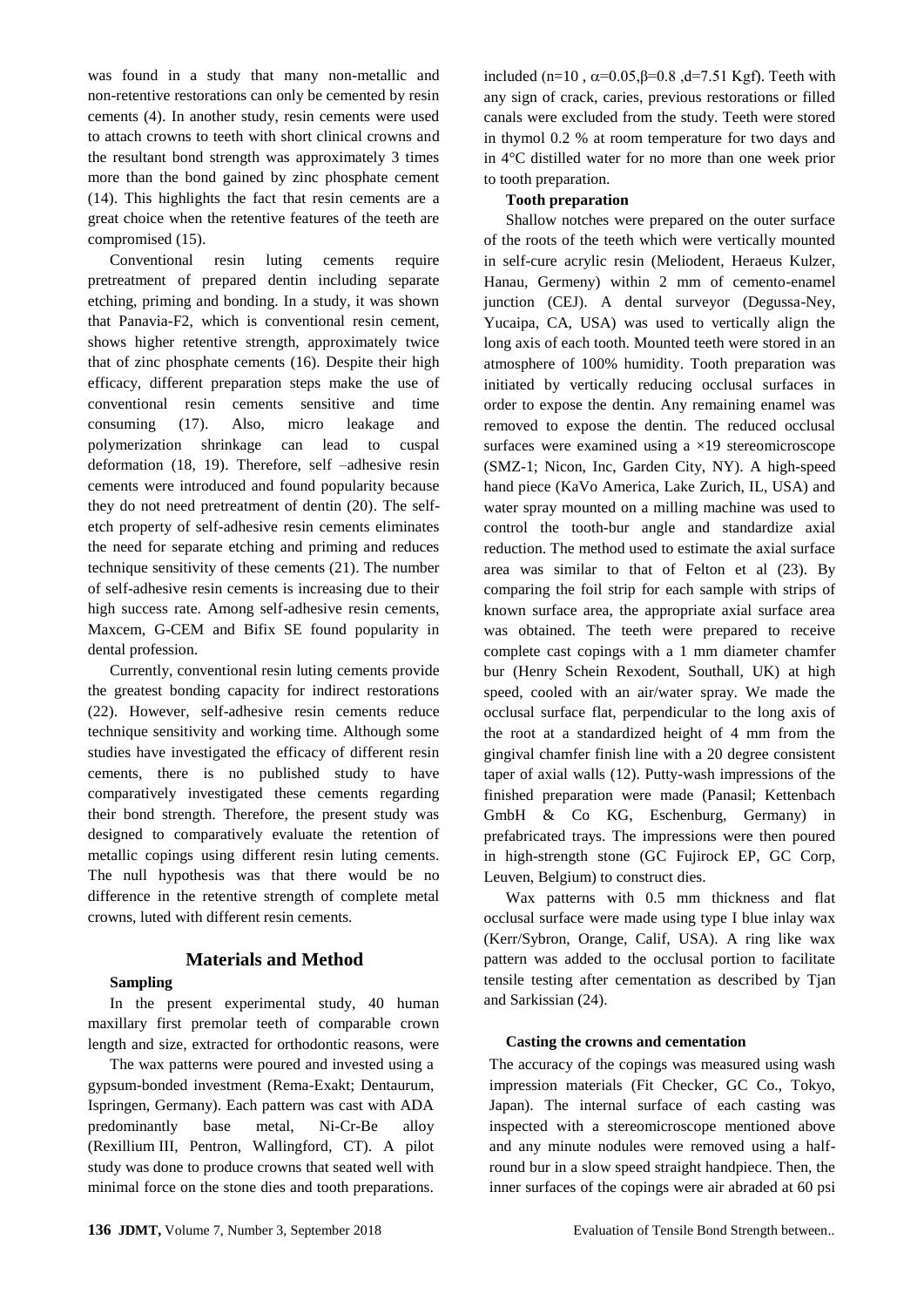from a distance of 3 cm using 50 µm alumina powders (Rocatec Pre, 3M ESPE,USA) for 15 seconds and ultrasonically (Tecna3 ,Technogaz, Parma, Italy) cleaned in deionized water for 10 minutes.

Completely seated, uncemented copings were randomly assigned to the four following groups (table 1) each including 10 specimens:

Group 1: copings luted with Panavia-F2 cement (Kuraray, Osaka, Japan)

Group 2: copings luted with Maxcem cement (Kerr, Orange, CA, USA)

Group 3: copings luted with G-CEM cements (GC America, Alsip, IL)

Group 4: copings luted with Bifix SE (Voco GmbH, Cuxhaven, Germany)

Before filling the castings with cement, the castings and teeth were dried with an air syringe. Cements were prepared and applied in accordance with the

manufactures' instructions. Then the castings were seated under a 25 Kg compressive load, applied for 10 minutes using a force gauge (Chatillon model DPP; Ametek US Gauge Division, Largo, Fla) through a 100-mm-length  $\times$  8-mm-diameter wood stick placed horizontally on the occlusal surface of the crown. Then the excess cement was removed. The cemented copings were stored in an environment of 100% humidity for 24 hours before tensile testing.

Measuring crown retention

The tensile load required to dislodge the copings was measured using Instron Universal Testing Machine (Instron Ltd., High Wycombe, UK) in a path parallel to the axis of withdrawal for each sample with a crosshead speed of 1mm/min.

The data were analyzed with Kruskal-wallis test and SPSS (22.0) software program.  $(\alpha=0.05)$ 

| <b>Cement</b>          | <b>Type</b> | <b>Manufacturer</b>                        | <b>Composition of the resin cement</b>                                                                                                                                          | Mixing method and ratio                                                               |
|------------------------|-------------|--------------------------------------------|---------------------------------------------------------------------------------------------------------------------------------------------------------------------------------|---------------------------------------------------------------------------------------|
| Panavia-F <sub>2</sub> | Dual cure   | Kuraray<br>Medical Inc.,<br>Okayama, Japan | Paste A: MDP, Methacrylate monomer,<br>Filler, Initiator Paste B: Methacrylate<br>monomer, Filler, NaF, Initiator, Pigment                                                      | Hand mix, equal length of<br>base and catalyst                                        |
| Maxcem                 | Dual cure   | Kerr<br>Corporation,<br>Orange, CA         | UDMA, Camphorquinone,<br>Fluoroaluminosilicate glass, others<br>Catalyst Paste: Bis-GMA, TEGDMA,<br>Glycerophosphatedimethacrylate,<br>Barium aluminoborosilicate glass, others | cement mixed through a dual<br>barrel syringe, light cured<br>for 20 s from each side |
| G-CEM                  | Dual cure   | GC America,<br>Alsip, IL                   | Fluoroaluminosilicate glass, Initiator,<br>Pigment Liquid: 4-MET, Phosphoric<br>acid ester monomer, UDMA,<br>Dimethacrylate, water, Silicon dioxide,<br>Initiator, Inhibitor    | cement mixed through a dual<br>barrel syringe, light cured<br>for 20 s from each side |
| <b>Bifix SE</b>        | Dual cure   | Voco GmbH.<br>Cuxhaven,<br>Germany         | UDMA, Bis-GMA, , benzoyl<br>peroxide(Initiator), acid methacrylate,<br>amines(cat), BHT (stabilizer)                                                                            | cement mixed through a dual<br>barrel syringe, light cured<br>for 20 s from each side |

**Table1.** Materials

#### **Results**

The means and standard deviations of crown retention in different groups are shown in Table 2. Pavania-F2 cement showed the highest mean retention values among other resin cements (242.30 Kg) and Maxcem cement showed the lowest (148.90 Kg). Also, the maximum and minimum amounts of crown

retention in samples were seen in G-CEM (450.00 Kg) and Maxcem (76.00 Kg) cements respectively. Despite this different retention values in cements, Kruskalwallis disclosed no significant difference between groups in the mean amount of crown retention. (P-Value>0.05)

| Table 2. The means and standard deviations of complete metal crown retentive strength (Kgf) in different groups |  |  |
|-----------------------------------------------------------------------------------------------------------------|--|--|
|-----------------------------------------------------------------------------------------------------------------|--|--|

| <b>Groups</b>       | <b>Bifix SE</b>    | <b>G-CEM</b>       | <b>Maxcem</b>     | Panavia-F2          |  |
|---------------------|--------------------|--------------------|-------------------|---------------------|--|
| number              | 10                 |                    | 10                |                     |  |
| Mean $\pm$ S.d.     | $168.30 \pm 56.00$ | $232.90 \pm 98.67$ | $148.9 \pm 50.82$ | $242.30 \pm 113.86$ |  |
| minimum             | 100.00             | 100.00             | 76.00             | 110.00              |  |
| maximum             | 230.00             | 450.00             | 240.00            | 430.00              |  |
| median              | 158.5              | 223                | 50.82             | 113.86              |  |
| Interquartile range | 122.25             | 136.25             | 76.25             | 182.25              |  |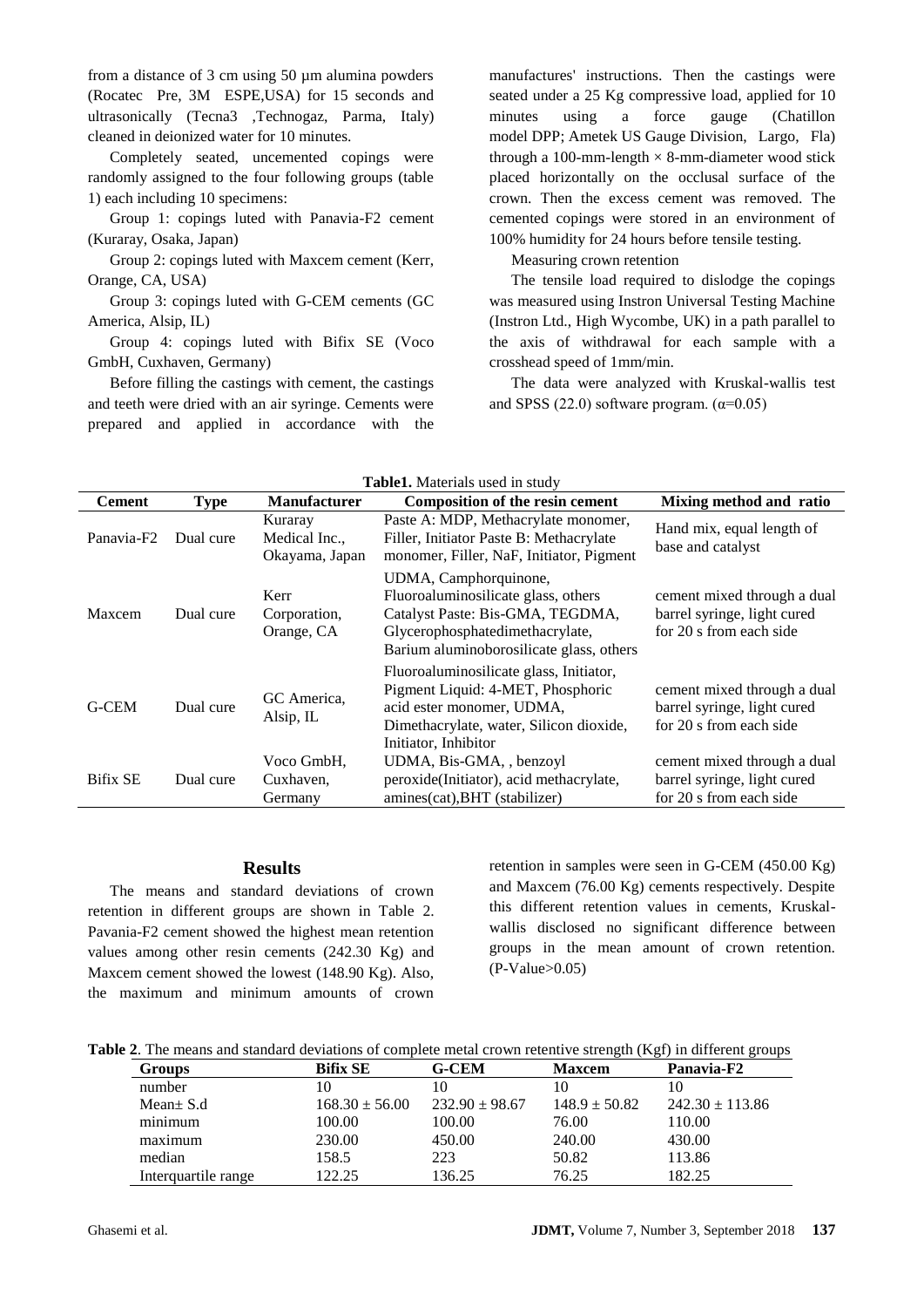#### **Discussion**

The data do not support rejection of the null hypothesis of the present study that there would be no difference in retentive strength of complete metal crowns luted with different resin cements.

Numerous factors in tooth preparation affect the success of cast restorations. It has been shown that height and convergence angles of prepared teeth and the luting agents are the most important factors that influence crown dislodgement (25). Lack of retention is a common cause of fixed prosthesis failure (1). This study substantiated the difference in retention of cast copings that can be directly attributed to the effect of luting cements. Currently, conventional resin luting cements provide the greatest bonding capacity for indirect restorations (22, 26). However self-adhesive resin cements simplify cementation procedures. Clinicians need to know these cements' superiority over each other to choose the most appropriate cement in different clinical situations. The present study comparatively evaluated conventional and self-adhesive resin cements.

In the present study, 40 identical human premolars were included. It has been demonstrated that crown retention can be affected by tooth size and configuration (27). Since the sizes of the all involved teeth were the same, any difference in crown retention can be attributed to the properties of the luting cements, not the preparation configurations.

Dislodging forces act upon a tooth restored with a cast crown during mastication and parafunctions. In the present study, tensile forces were directly applied to the crown, although in clinical situations this force rarely acts to dislodge teeth. However, the force which is applied to the crown can be classified as one of the tensile, shear or compressive forces and the occurrence of tensile forces is not an uncommon event (28). Also, in the C. A. Mitchell study, (28) it was shown that specimens subjected to tensile test, failed in a same manner as in clinical situations. Also, it was concluded that metal ceramic crowns rarely fail due to dentin fracture and most of the failures occur at cementpreparation interface. So, it is reasonable to use tensile test to evaluate the efficacy of different cements.

In the present study, Panavia-F2 cement showed the strongest bond compared to other cements. It has been declared that, the conventional resin cement, Panavia-F2, contains MDP (10-Methacryloyloxydecyl dihydrogen phosphate) incorporated into the self-etch primer. This monomer is reported to be effective in improving cement bond strength to enamel and dentin (29). These findings are consistent with other investigations (6, 30).

In the present study, the Maxcem cement showed the weakest bond strength to tooth structure. Maxcem is self-adhesive resin cement. According to the manufacturer, this cement contains Glycerol phosphate dimethacrylate monomer which is responsible for its self-etching and adhesive properties (31). Our results are consistent with a study reporting that, the weakest bond strength and the highest amount of cement failure was seen with the use of Maxcem cement (32). In the present study, the bond strength of the Maxcem was considerably lower than Panavia-F2 cement. This finding is in agreement with T. Nakamura  $(33)$  and Goracci's (32) studies which showed that Panavia-F2 presented higher bond strength compared to Maxcem. In D. Tonal study, (31) application of polyacrylic acid for pretreatment, significantly increased tensile bond strength of Maxcem cement. Based on the results of Tonal's and our study, it can be theorized that the weak bond strength of Maxcem may be related to inadequate etching of the cement.

G-CEM is a self-adhesive resin cement which contains water and functional monomers (4-MET and phosphoric acid ester) for self-adhesive properties. G-CEM cement powder is fluoro amino silicate glass and it is structurally similar to glass-ionomer cements; so it is better to classify this cement as resin-modified glassionomer cements. In the present study, the bond strength of G-CEM cement was strongest among the selfadhesive cements (Maxcem and Bifix SE). However, its bond strength was weaker than Panavia-F2. Due to the presence of functional monomers, G-CEM is capable of forming chemical bond with tooth structure and this can explain the stronger bond strength of G-CEM compared to other self –adhesive cements. The bond strength of G-CEM was shown to be weaker than Panavia-F2. Since the main functional monomers of these cements are different, it can be suggested that 10-MDP is more effective than 4-MET in improving bond strength.

Although there was a clinically considerable difference between different cements, this difference was not statistically significant. This insignificant difference may be explained by the limited number of specimens in each group. So, it is recommended to conduct further studies with adequate sample sizes. In one study, the investigators evaluated microtensile bond strengths (μTBS) produced by different self-adhesive cements such as G-CEM and Maxcem and compared them with conventional luting agents such as Panavia-F2. It was concluded that the bond strengths produced by Panavia-F2 was significantly higher than G-CEM. Also G-CEM showed significantly higher bond strength compared to Maxcem (34). It has been shown that the bond strength of self-etching self-adhesive cements, like Maxcem, G-CEM and Bifix SE, which do not require a separate conditioning or priming step before bonding of the indirect restorations, is less than the earlier generations of resin cements. Therefore, it has been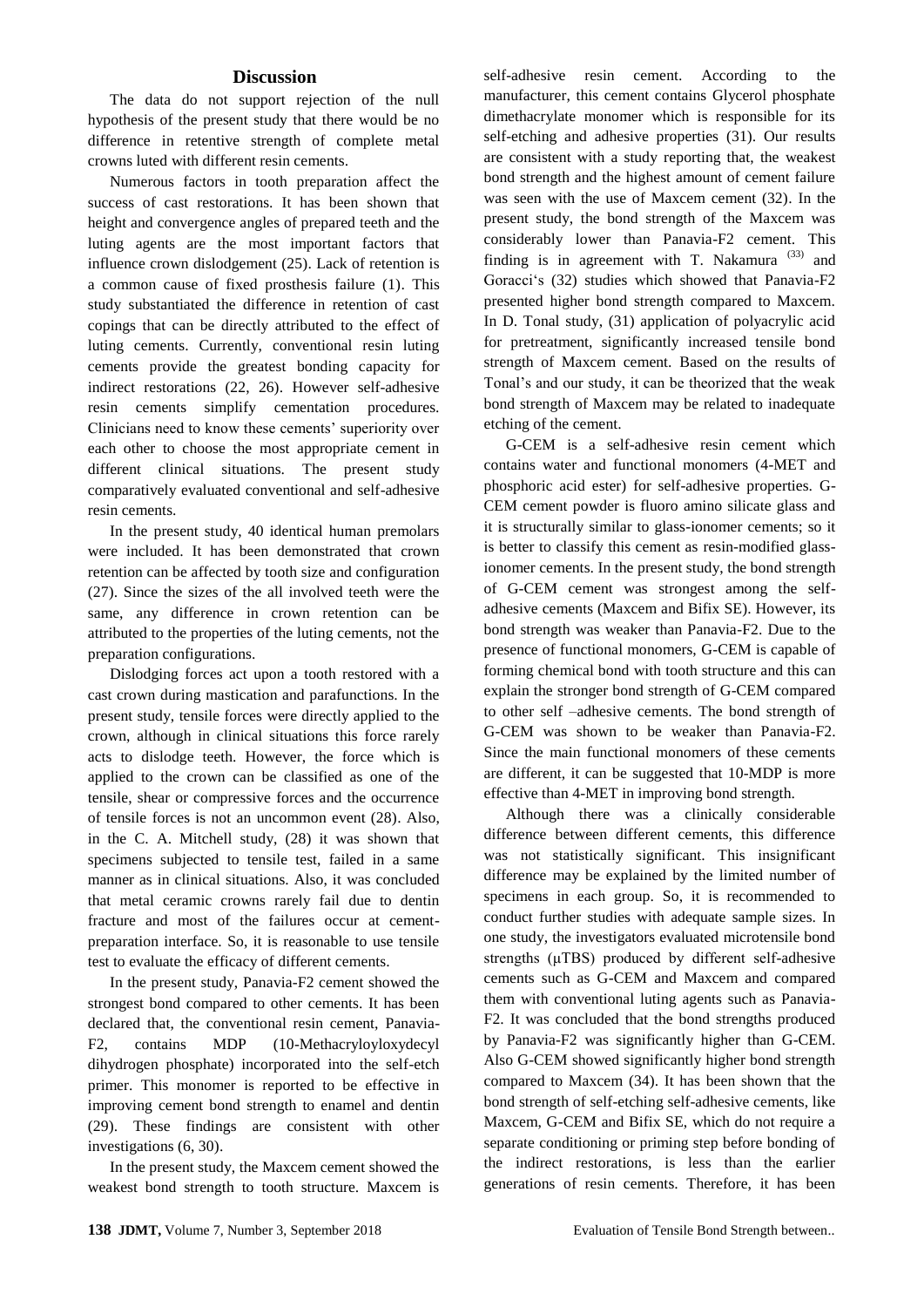recommended that the results of bond strength tests of other resin cements be evaluated with the use of the cross-linkers that have recently been introduced (35).

Dental restorations generally last for a long period of time in the wet environment of the oral cavity. In a study, it was shown that cements expand as the time of water immersion increases (33). Therefore, it seems necessary to investigate the behavior of these cements for longer spans in conditions similar to oral cavity in future studies.

The question of whether the application of a second cementation procedure (re-cementation) would lead to a significant reduction in retention of castings cemented with these resin cements remains unresolved. Further investigations should be conducted in this area. Although the test method used in the present investigation was designed to simulate clinical conditions, there were some limitations. First, the unidirectional static loading force applied to the crowns was totally different compared to the complex dynamic forces present in the oral environment. Second, we did not make an artificial aging of the crowns via thermal cycling and mechanical loading. Third, sites of failure were not determined in our study. Finally, we suggest further study on other types of resin cements using modern tooth preparation technologies such as CAD-CAM.

#### **Conclusion**

Within the constraints of the experimental design of this study, it was concluded that there are no noticeable differences between all groups. Despite the fact that Pavania-F2 cement showed the highest mean retention values among other resin cements and Maxcem cement showed the lowest, there was not any significant difference between all groups.

#### **References**

- 1. Ayad MF, Johnston WM, Rosenstiel SF. Influence of tooth preparation taper and cement type on recementation strength of complete metal crowns. The Journal of prosthetic dentistry. 2009; 102(6): 354-61.
- 2. Murthy V, Manoharan B, Livingstone D. Effect of Four Surface Treatment Methods on the Shear Bond Strength of Resin Cement to Zirconia Ceramics-A Comparative in Vitro Study. Journal of clinical and diagnostic research: JCDR. 2014; 8(9): 65-68.
- 3. Saber FS, Abolfazli N, Nuroloyuni S, Khodabakhsh S, Bahrami M ,Nahidi R, et al. Effect of abutment height on retention of single cement-retained, wideand narrow-platform implant-supported

restorations. Journal of dental research, dental clinics, dental prospects. 2012; 6(3): 98.

- 4. Diaz-Arnold AM, Vargas MA, Haselton DR. Current status of luting agents for fixed prosthodontics. The Journal of prosthetic dentistry. 1999; 81(2): 135-41.
- 5. O'Kray H, Marshall TS, Braun TM. Supplementing retention through crown/preparation modification: An in vitro study. The Journal of prosthetic dentistry. 2012; 107(3): 186-90.
- 6. Orsi IA, Varoli FK, Pieroni CH, Ferreira MC, Borie E. In Vitro Tensile Strength of Luting Cements on Metallic Substrate. Brazilian dental journal. 2014; 25(2): 136-40.
- 7. Oyar P. The effects of post-core and crown material and luting agents on stress distribution in tooth restorations. The Journal of prosthetic dentistry. 2014; 112(2): 211-219.
- 8. Metz JE, Brackett WW. Performance of a glass ionomer luting cement over 8 years in a general practice. The Journal of prosthetic dentistry. 1994; 71(1): 13-5.
- 9. Aggarwal S, Bhor S, Sanap A, Borkar A, Rego A, Rai V. Evaluation of the mechanical properties of conventional glass ionomer cement after the addition of casein phosphopeptide amorphous calcium phosphate: An in vitro study. Journal of Dental Research and Review. 2014; 1(2): 86.
- 10. Abreu A, Loza MA, Elias A, Mukhopadhyay S, Looney S, Rueggeberg FA. Tensile bond strength of an adhesive resin cement to different alloys having various surface treatments. The Journal of prosthetic dentistry. 2009; 101(2): 107-18.
- 11. Ayad MF, Rosenstiel SF, Salama M. Influence of tooth surface roughness and type of cement on retention of complete cast crowns. The Journal of prosthetic dentistry. 1997; 77(2): 116-21.
- 12. Johnson GH, Lepe X, Bales DJ. Crown retention with use of a 5% glutaraldehyde sealer on prepared dentin. The Journal of prosthetic dentistry. 1998; 79(6): 671-6.
- 13. Yim NH, Rueggeberg FA, Caughman WF, Gardner FM, Pashley DH. Effect of dentin desensitizers and cementing agents on retention of full crowns using standardized crown preparations. The Journal of prosthetic dentistry. 2000; 83(4): 459-65.
- 14. El-Mowafy OM, Fenton AH, Forrester N, Milenkovic M. Retention of metal ceramic crowns cemented with resin cements: effects of preparation taper and height. The Journal of prosthetic dentistry. 1996; 76(5): 524-9.
- 15. El-Mowafy O. The use of resin cements in restorative dentistry to overcome retention problems. JOURNAL-CANADIAN DENTAL ASSOCIATION. 2001; 67(2): 97-102.